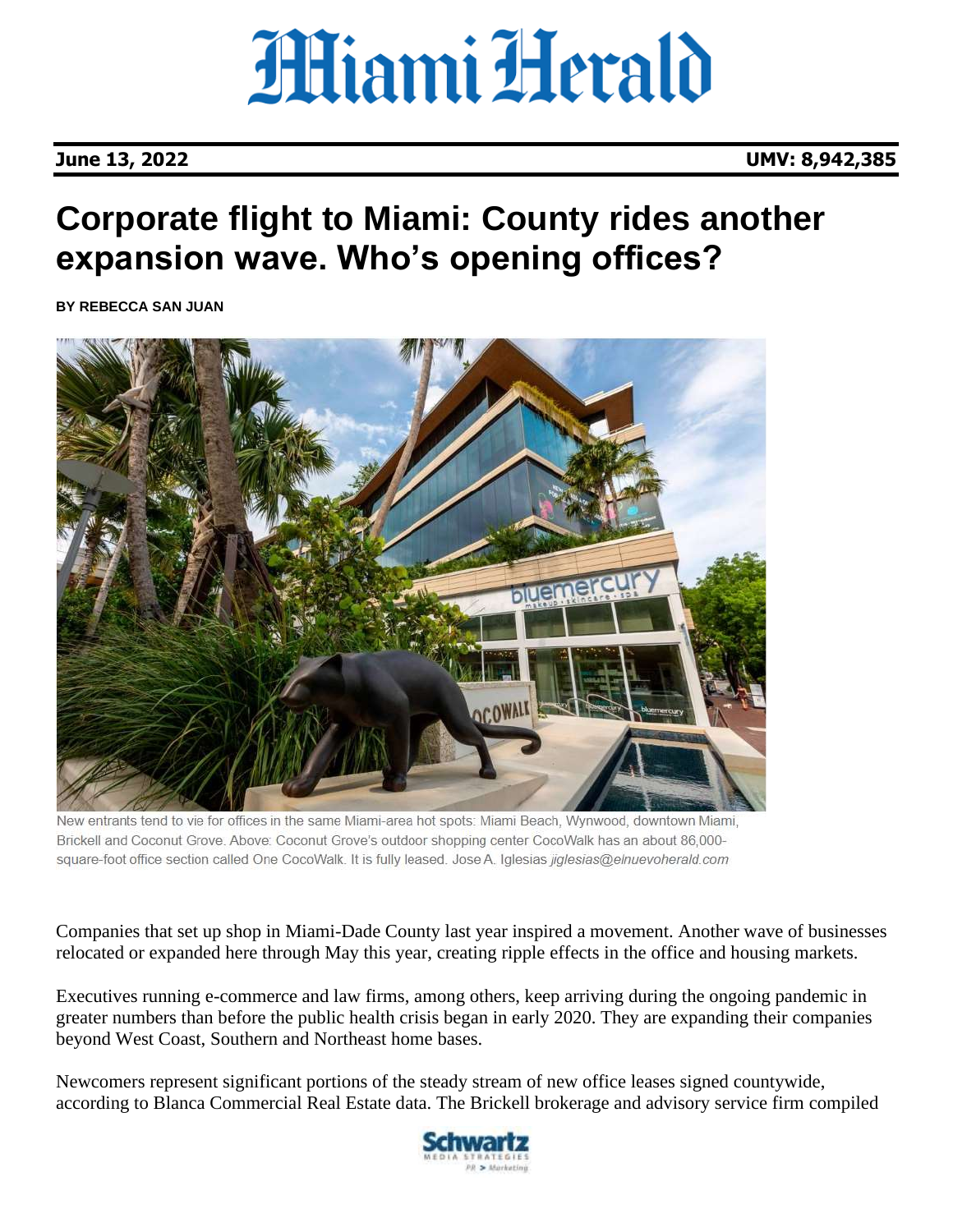#### **Page 2**

for the Miami Herald lease totals of the best available offices for comparable partial annual periods since 2019. Known as Class A and Class B, these office workspaces have the most desirable locations and amenities. Already through the first five months of this year, 32 of the 112 office leases, or 28%, were signed by tenants from outside Florida.

Although the number of outside firms entering this market fell slightly from 38 during the same stretch last year, the 13 real estate professionals, company executives and municipal employees the Herald interviewed for this story say they expect to see many more company relocations to Miami-Dade during the second half of 2022. The group of commercial entrants continues growing since the first part of 2019 when the business migration trend hastened.

"We reached a tipping point where Miami is viewed differently," said Stephen Rutchik, executive managing officer at Colliers. "This new base of companies of employers and employees having moved to South Florida show that this is sustainable. This is a new foundation for our economic engine in South Florida."

Corporate relocations to Miami-Dade gained momentum in the pandemic, following the start after the U.S. Tax Cuts and Jobs Act of 2017. Tax savings aside, many employers wanted to follow the stream of financial and technology heavyweights like Blackstone, SoftBank's Latin American fund and Founders Fund.

As company executives have called more white-collar workers back to the office or allowed a partial remote and office workplace arrangement, South Florida remains a top commerce destination. Why? The year-round warm climate, relaxed lifestyle and loose COVID-19 public health rules.

And counter to what's occurring in most urban areas of the country, Miami-area office leases signed so far this year with newcomers are typically for 20,000 to 50,000 square feet, sharply higher than between 5,000 and 10,000 square feet prior to the pandemic.

Online behemoth Amazon, Picsart and law firms Kirkland & Ellis and Winston & Strawn are a few of the companies that expanded into Miami the first few months of this year. More are scouting for offices and expected soon, including video hosting service TikTok's parent company ByteDance.

New entrants tend to vie for offices in the same area hot spots: Miami Beach, Wynwood, downtown Miami, Brickell and Coconut Grove. Miami Beach and the Grove draw office tenants whose executives want to live steps from the office, while Wynwood appeals to tech companies desiring to draw younger employees. Downtown Miami and Brickell remain go-to neighborhoods for finance and law firms.

Thoma Bravo partner Chip Virnig is pleased with his firm's decision to open a temporary office inside Wynwood Garage's WeWork.

"The whole point of the office was to get people to come down to the office," Virnig said. "We are a youthful firm. Most of our employees are 35 years old. ... Wynwood is such a comfortable neighborhood."

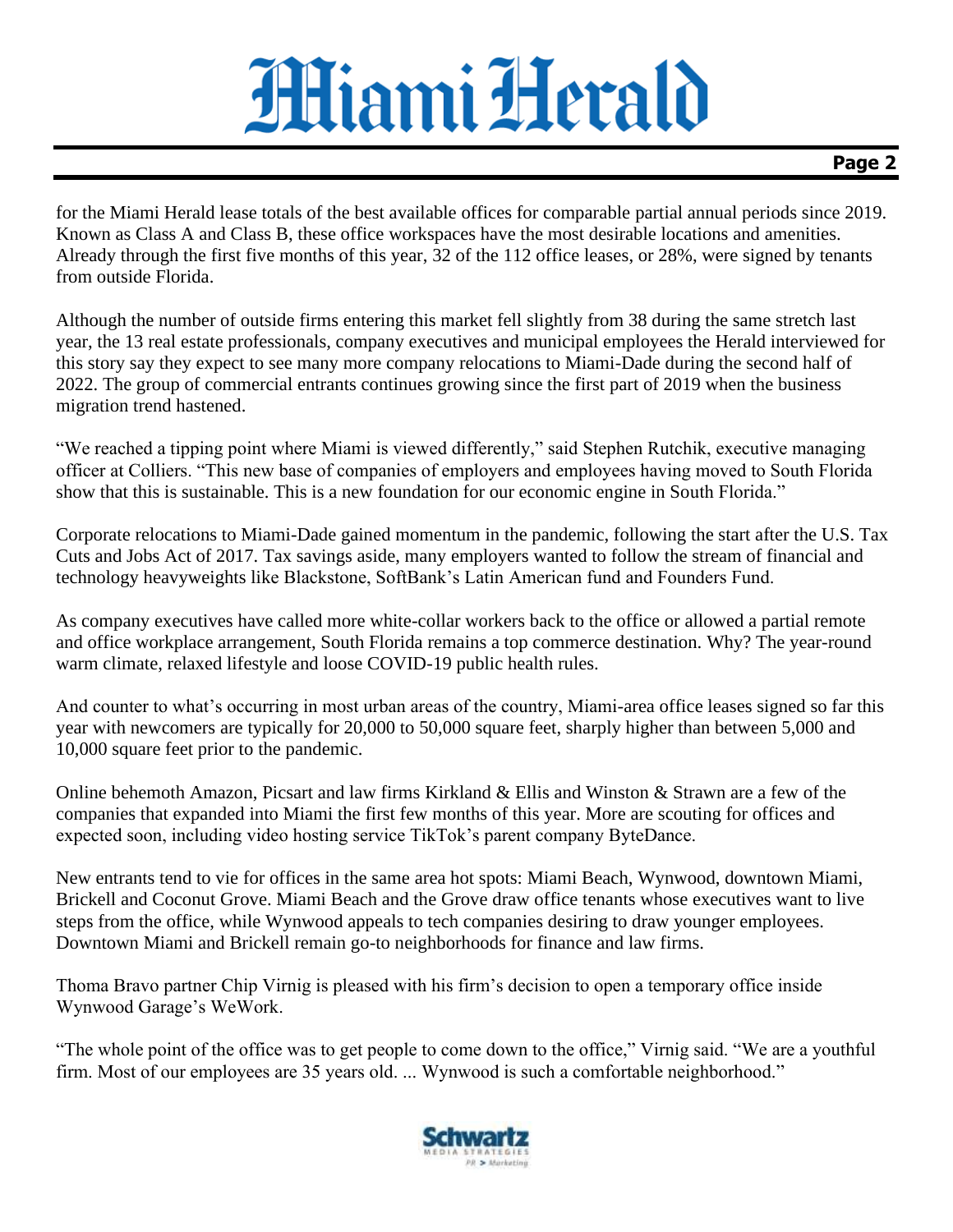### **Page 3**

The private equity investment company announced early last year its plans to go beyond its Chicago and San Francisco footholds to Miami. First, it relocated 35 employees from its San Francisco outpost, including the company's co-founder and managing partner Orlando Bravo. The company leased 4,000 square feet at WeWork in Wynwood and expanded this spring into 16,000 square feet after 15 more colleagues arrived from nearby, Chicago and New York.

"The city has exceeded our expectations. From a culture perspective and a productivity perspective, our employees are embracing everything Miami has to offer," Virnig said. "No one that has come from San Francisco to Miami has gone back. Everyone has stayed."

Thoma Bravo will trade Wynwood for Brickell office digs next summer. It leased the top two floors in 830 Brickell, a 55-story landmark office tower under construction in the heart of Miami's financial district.

"We're excited about going to Brickell," Virnig said. "It's going to be another draw. Brickell offers so much more than a workplace."

#### OFFICE CONSTRUCTION PROMPTED

Moves like this motivated developers to add offices to the market. In fact, Miami-Dade's total office market grew from 33.6 million square feet in May 2019 to 39.3 million square feet in May 2022. Still, the average asking rents remain high with an average of \$53.79 a square foot for Class A and \$36.01 a square foot for Class B office sites.

"The snowball is getting bigger," said Ryan Holtzman, managing director at Cushman & Wakefield. "We have more demand than supply for (top tier office space). ... It's still cheaper than their other locations. It's not scaring people away."

New office buildings are in the pipeline in places like Wynwood and Miami Beach, including Goldman Properities' CORE Wynwood, Wyncatcher, Related's One Island Park on Terminal Island and Sunset Harbour's Eighteen Sunset.

Miami Beach officials have taken an extra step to attract companies. They moved ahead with a plan to convert surface parking lots adjacent to Lincoln Road into boutique office buildings. They also backed two incentive programs — one that expedites office building permits for renovation projects and another that provides \$60,000 to office tenants over four years — to motivate firms outside Florida to open an office in the Beach.

"We want to diversify our economy, because we know we can be susceptible to shocks to the system. We're coming up with strategies of how to stretch beyond what we are, which is tourism," said Rickelle Williams, economic development director for Miami Beach.

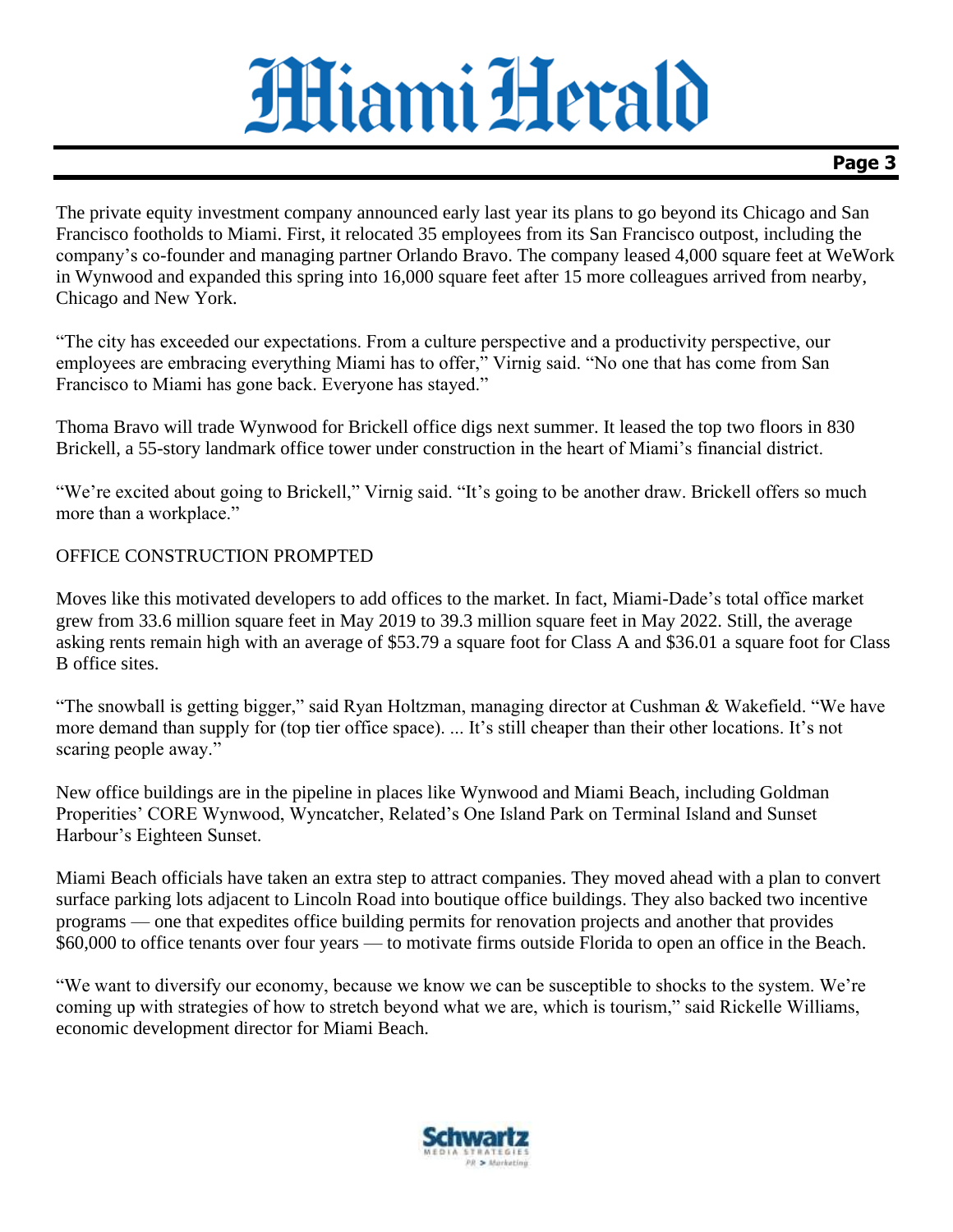#### **Page 4**

Corporate expansions are impacting Miami-Dade's housing stock. Employees choosing to relocate to Miami-Dade had an advantage early on in the pandemic, scooping up already limited supply with deeper pockets, often beating longtime residents in a sizzling residential market.

#### HOUSING COSTS SURPRISE

Miami-Dade's overheated housing market hasn't deterred company relocations. Month after month this spring there's been historic high median sales prices of existing homes, according to housing reports from the Miami Association of Realtors. The county recorded a median sales price of \$390,000 for condominiums and \$565,000 for single-family homes in April, the most recent data available.

Since January, transplants have less of an advantage buying houses than before, said Nathan Zeder, brokerassociate at The Jills Zeder Group, and Allure Realty CEO Sharelle Rosado. The two helped 20 and 15 newcomers, respectively, this year move into Miami-Dade.

"Due to the limited supply, they're understanding now that the house transaction might be more of a lateral change," Zeder said. If they sold a 3,000-square-foot single-family home in California for \$3 million, they'll likely buy another one of similar size in Miami for the same price.

Virnig of Thoma Bravo said the relocation expense to move to Miami surprised his team. And they've had to compete with other transplants and area residents for a tight supply of available homes and apartments. That low inventory yet fierce demand has of course driven up median prices and apartment rental costs. Taken together, Miami has become the most expensive place to live in America, according to Realtor.com and several others who regularly monitor the housing market.

"The cost of moving to Miami was a lot higher than everyone thought," Virnig said, noting the shortage of housing and higher price tags to buy or rent.

"It has gotten harder for people to get settled," Virnig said of his employees, most of whom live in Brickell or Edgewater. "It has been a surprise, but having come from San Francisco it is a similar dynamic."

Some companies avoid the housing competition by hiring only local employees for new Miami offices. New York's Winston & Strawn law firm opened a branch in May in downtown Miami at Southeast Financial Center. The firm chose the location for its proximity to Brickell, a wide range of restaurants and available 15,000 square-foot office space. All six attorneys came from other Miami law firms.

"The initial business plan was to focus on people who were already here," said Rick Martin, office managing partner. "While their may be opportunities down the road for people moving into the market, there's no active pursuit about it."